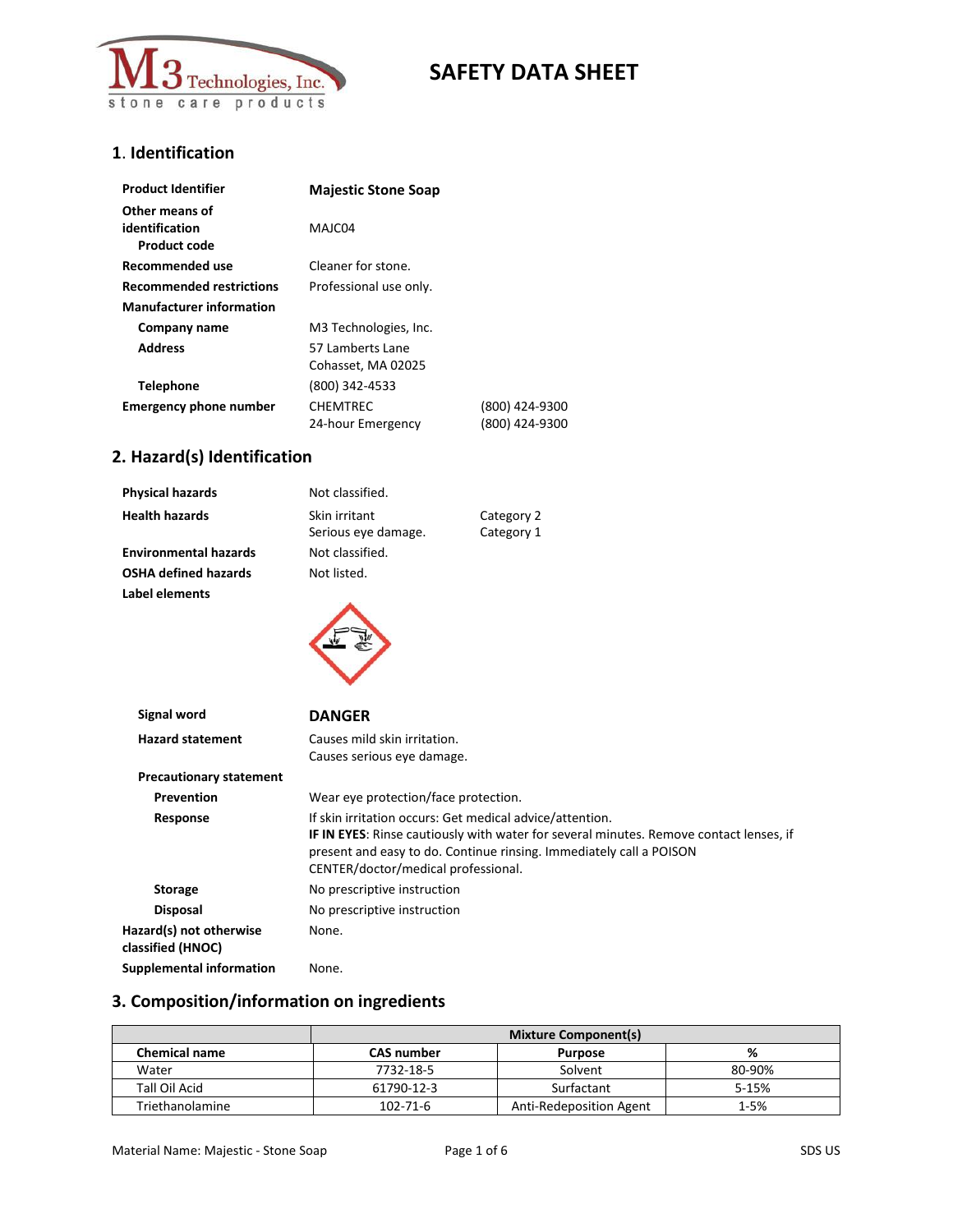

care products stone

| Alcohols, C9-11, ethoxylated | 68439-46-36 | Surfactant         | $1 - 5%$   |
|------------------------------|-------------|--------------------|------------|
| Potassium Hydrate            | 1310-58-3   | pH Adjuster        | $1 - 5%$   |
| Citric Acid                  | 77-92-9     | Preservative       | $0 - 1%$   |
| <b>DMDM Hydantoin</b>        | 6440-58-0   | Preservative       | $0 - 1%$   |
| Diethanolamine               | 111-42-2    | Detergent Additive | $< 0.1\%$  |
| Formaldehyde                 | $50-00-0$   | Preservative       | $< 0.01\%$ |

### **4. First-aid measures**

| <b>Inhalation</b>                                                            | Move to fresh air. Call a physician if symptoms develop or persist.                                                                                                                 |
|------------------------------------------------------------------------------|-------------------------------------------------------------------------------------------------------------------------------------------------------------------------------------|
| Skin contact                                                                 | Remove contaminated clothing immediately and wash skin with soap and water. In case of<br>eczema or other skin disorders: Seek medical attention and take along these instructions. |
| Eye contact                                                                  | Rinse with water for at least 15 minutes. Remove contact lenses, if present and easy to do.<br>Get medical attention. Eye wash stations should be located in work area.             |
| Ingestion                                                                    | Rinse mouth. Get medical attention if symptoms occur. Do not induce vomiting.                                                                                                       |
| <b>Most important</b><br>symptoms/effects, acute and<br>delayed              | Dermatitis. Rash. May cause an allergic skin reaction.                                                                                                                              |
| Indication of immediate<br>medical attention and<br>special treatment needed | Provide general support measures and treat symptomatically. Keep victim under<br>observation. Symptoms may be delayed.                                                              |
| <b>General information</b>                                                   | Ensure that medical personnel are aware of the material(s) involved, and take precautions<br>to protect themselves. Wash contaminated clothing before reuse.                        |

## **5. Fire-fighting measures**

| Suitable extinguishing media<br>Unsuitable extinguishing<br>media   | Water fog. Foam. Dry chemical powder. Carbon dioxide $(CO2)$ .<br>None known.                                                             |
|---------------------------------------------------------------------|-------------------------------------------------------------------------------------------------------------------------------------------|
| Specific hazards arising from<br>the chemical                       | During fire, gases hazardous to health may be formed.                                                                                     |
| Special protective equipment<br>and precautions for<br>firefighters | Self-contained breathing apparatus and full protecting clothing must be worn in case of<br>fire.                                          |
| <b>Fire-fighting</b><br>equipment/instructions                      | Move containers from fire area if you can do so without risk.                                                                             |
| <b>Specific methods</b><br><b>General fire hazards</b>              | Use standard firefighting procedures and consider the hazards of other involved materials.<br>No unusual fire or explosion hazards noted. |

### **6. Accidental release measures**

| Personal precautions,<br>protective equipment and<br>emergency procedures | Wear appropriate protective equipment and clothing during clean-up. Wear eye/face<br>protection.                                                                                                                                                                 |
|---------------------------------------------------------------------------|------------------------------------------------------------------------------------------------------------------------------------------------------------------------------------------------------------------------------------------------------------------|
| <b>Methods and materials for</b><br>containment and cleaning up           | Caution – spillages may be slippery.                                                                                                                                                                                                                             |
|                                                                           | Large spills: Stop the flow of material, if this is without risk. Dike the spilled material, where<br>this is possible. Absorb in vermiculite, dry sand or earth and place into containers. Prevent<br>entry into waterways, sewer, basements or confined areas. |
|                                                                           | Small spills: Wipe up with absorbent material (e.g. cloth, absorbent wipes). Clean surface<br>thoroughly with water to remove residual contamination.                                                                                                            |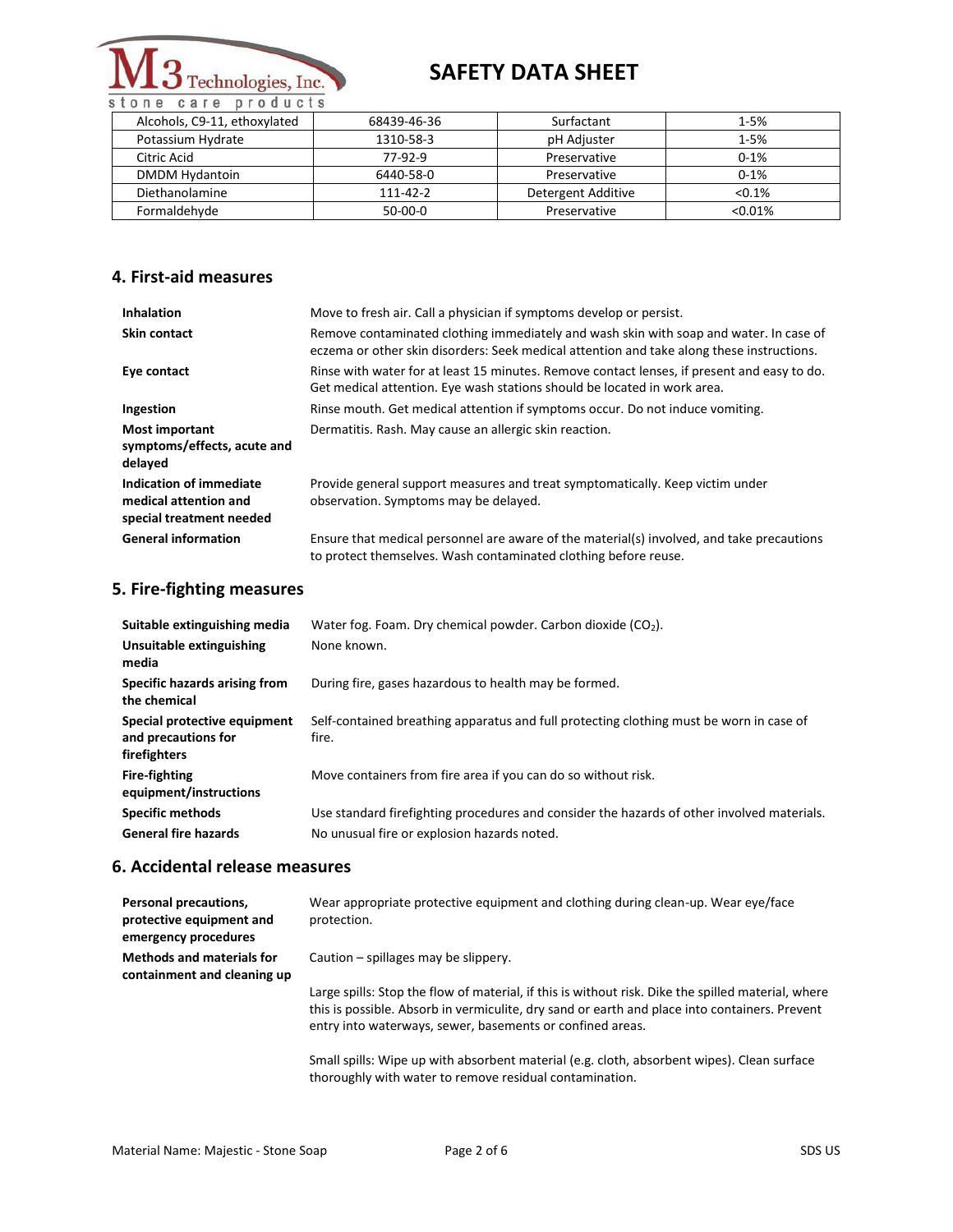

|                                  | Never return spills to original container for re-use. For waste disposal, see section 13 of the<br>SDS.                                                         |
|----------------------------------|-----------------------------------------------------------------------------------------------------------------------------------------------------------------|
| <b>Environmental precautions</b> | Do not release into the open environment (see section 12). Avoid discharge into surface<br>drainage paths and other areas not consistent with package labeling. |
|                                  |                                                                                                                                                                 |

# **7. Handling and storage**

| <b>Precautions for safe handling</b>                                                                          | Avoid contact with eyes, skin, and clothing. Avoid prolonged exposure. Wear appropriate<br>personal protective equipment. Observe good industrial hygiene practices.                                                                                                                                                                                  |  |  |
|---------------------------------------------------------------------------------------------------------------|-------------------------------------------------------------------------------------------------------------------------------------------------------------------------------------------------------------------------------------------------------------------------------------------------------------------------------------------------------|--|--|
| Conditions for safe storage,<br>including any<br>incompatibilities                                            | Store in original tightly closed container. Do not store in extreme temperature conditions.                                                                                                                                                                                                                                                           |  |  |
| 8. Exposure controls/personal protection                                                                      |                                                                                                                                                                                                                                                                                                                                                       |  |  |
| <b>Occupational exposure limits</b><br>None established<br><b>Biological limit values</b><br>None established |                                                                                                                                                                                                                                                                                                                                                       |  |  |
| <b>Appropriate engineering</b><br>controls                                                                    | Emergency eye wash stations and showers should be readily accessible. Provide natural or<br>mechanical ventilation.                                                                                                                                                                                                                                   |  |  |
|                                                                                                               | Individual protection measures, such as personal protective equipment                                                                                                                                                                                                                                                                                 |  |  |
| Eye/face protection                                                                                           | Avoid contact with eyes. Wear safety glasses with side shields (or goggles).                                                                                                                                                                                                                                                                          |  |  |
| <b>Skin protection</b>                                                                                        |                                                                                                                                                                                                                                                                                                                                                       |  |  |
| <b>Hand protection</b>                                                                                        | The use of gloves impervious to the specific material handled is advised to prevent skin<br>contact. Users should check with manufacturers to confirm the breakthrough performance<br>of their products. Suggested protective materials: Nitrile and PVC rubber.                                                                                      |  |  |
| Other                                                                                                         | Depending on exposure and use conditions, additional protection may be necessary to<br>prevent skin contact including use of items such as chemical-resistant boots, aprons, arm<br>covers, hoods or coveralls                                                                                                                                        |  |  |
| <b>Respiratory protection</b>                                                                                 | Respiratory protection not required for prescribed use of this product                                                                                                                                                                                                                                                                                |  |  |
| <b>Thermal hazards</b>                                                                                        | Wear appropriate thermal protective clothing, when necessary.                                                                                                                                                                                                                                                                                         |  |  |
| <b>General hygiene</b><br>considerations                                                                      | When using do not smoke or use chewing tobacco. Always observe good personal hygiene<br>measures, such as washing after handling the material and before eating, drinking, and/or<br>smoking. Routinely wash work clothing and protective equipment to remove contaminants.<br>Contaminated work clothing should not be allowed out of the workplace. |  |  |

## **9. Physical and chemical properties**

| Appearance                                 |                        |
|--------------------------------------------|------------------------|
| <b>Physical State</b>                      | Clear to cloudy liquid |
| Color                                      | Yellow/orange          |
| Odor                                       | Characteristic         |
| <b>Odor threshold</b>                      | Not available          |
| рH                                         | $9 - 9.5$              |
| Melting/freezing point                     | Not available          |
| Initial boiling point and<br>boiling range | >212°F (100°C)         |
| Flash point                                | >385°F (196°C)         |
| <b>Evaporation rate</b>                    | Not available          |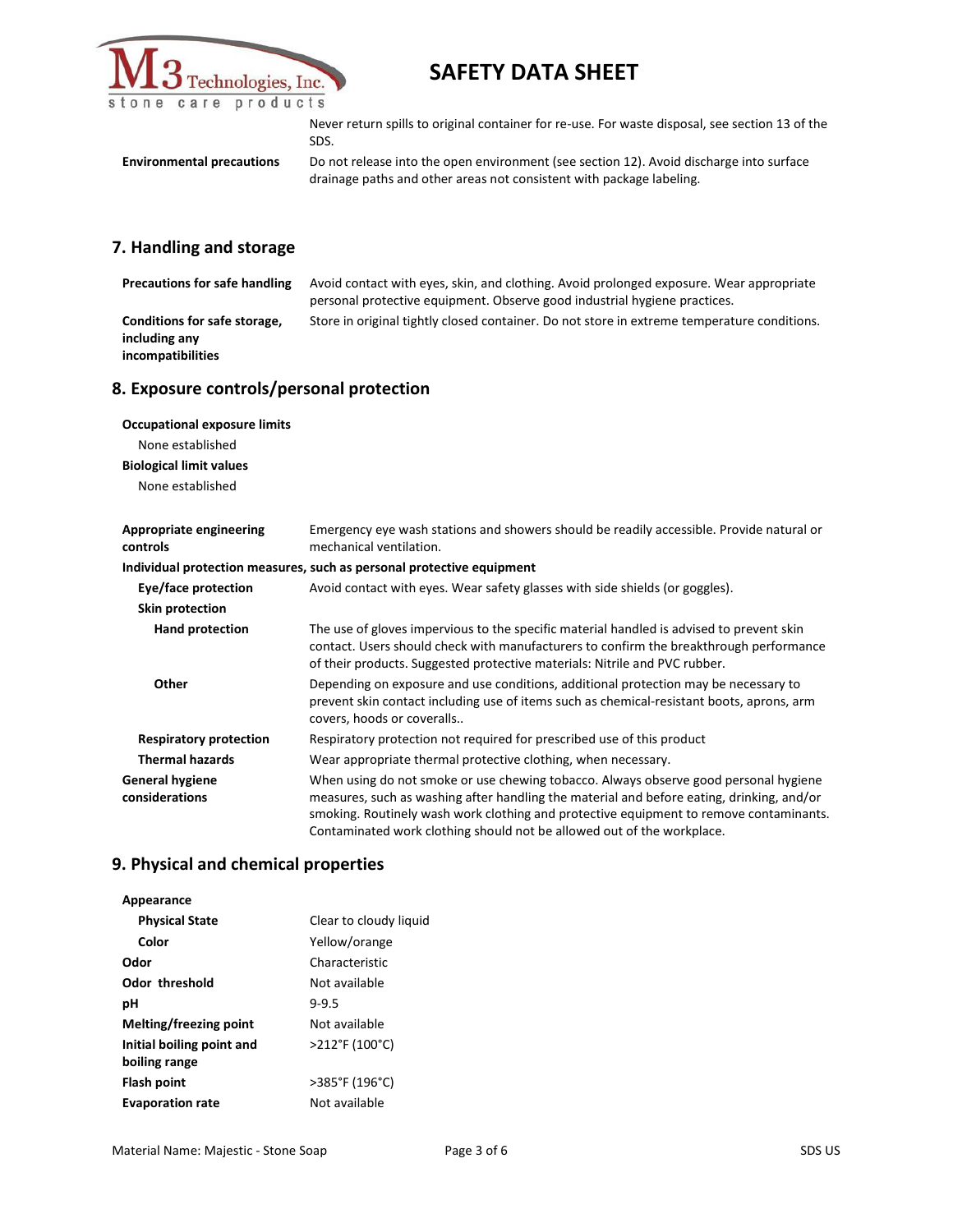

| Flammability                     | Not available          |
|----------------------------------|------------------------|
| <b>Flammability Limits</b>       |                        |
| Upper                            | Not available          |
| Lower                            | Not available          |
|                                  |                        |
| Vapor pressure                   | Not available          |
| Vapor density                    | Not available          |
| Specific gravity (water=1)       | 1.01                   |
| Solubility in water              | Soluble.               |
| <b>Partition coefficient</b>     | Not available.         |
| (n-octanol/water)                |                        |
| <b>Auto-ignition temperature</b> | Not available.         |
| <b>Decomposition temperature</b> | Decomposes on heating. |
| Viscosity                        | Not available.         |
|                                  |                        |

# **10. Stability and reactivity**

| Reactivity                                   | This product is stable and non-reactive under normal conditions of use. |
|----------------------------------------------|-------------------------------------------------------------------------|
| <b>Chemical stability</b>                    | Material is stable under normal conditions.                             |
| <b>Possibility of hazardous</b><br>reactions | Hazardous polymerization does not occur.                                |
| <b>Conditions to avoid</b>                   | Heat, flames can cause product to decompose.                            |
| Incompatible materials                       | Strong acids, strong bases, strong oxidizing agents.                    |
| <b>Hazardous decomposition</b><br>products   | Aldehydes, ketones, organic acids.                                      |

## **11. Toxicological information**

| Information on likely routes<br>of exposure                                        |                                                                     |
|------------------------------------------------------------------------------------|---------------------------------------------------------------------|
| Ingestion                                                                          | Expected to be a low ingestion hazard.                              |
| <b>Inhalation</b>                                                                  | Expected to be a low inhalation hazard.                             |
| <b>Skin contact</b>                                                                | Repeated and/or prolonged skin contact may cause slight irritation. |
| Eye contact                                                                        | May cause severe eye damage. May cause severe corneal injury.       |
| Symptoms related to the<br>physical, chemical and<br>toxicological characteristics | Dermatitis. Rash. May cause an allergic skin reaction.              |

Acute toxicity **Not established.** 

| <b>Product</b> Majestic Stone Soap (CAS mixture)                           |                          |                             |
|----------------------------------------------------------------------------|--------------------------|-----------------------------|
| <b>Exposure Classification</b>                                             | <b>Route and Species</b> | LD <sub>50</sub>            |
| Acute                                                                      | Oral. rat                | $>15,850$ mg/kg (estimated) |
| *Estimates for product may be based on additional component data not shown |                          |                             |

| Skin corrosion/irritation                                      | Causes mild skin irritation. |
|----------------------------------------------------------------|------------------------------|
| Serious eye damage/irritation                                  | Causes severe eye damage.    |
| <b>Respiratory sensitization</b>                               | Not classified.              |
| <b>Skin sensitization</b>                                      | Not classified.              |
| Germ cell mutagenicity                                         | Not classified.              |
| Carcinogenicity                                                | Not considered a carcinogen. |
| OSHA Specifically Regulated Substances (29 CFR 1910.1001-1050) | Not Listed.                  |
| <b>Reproductive toxicity</b>                                   | Not classified.              |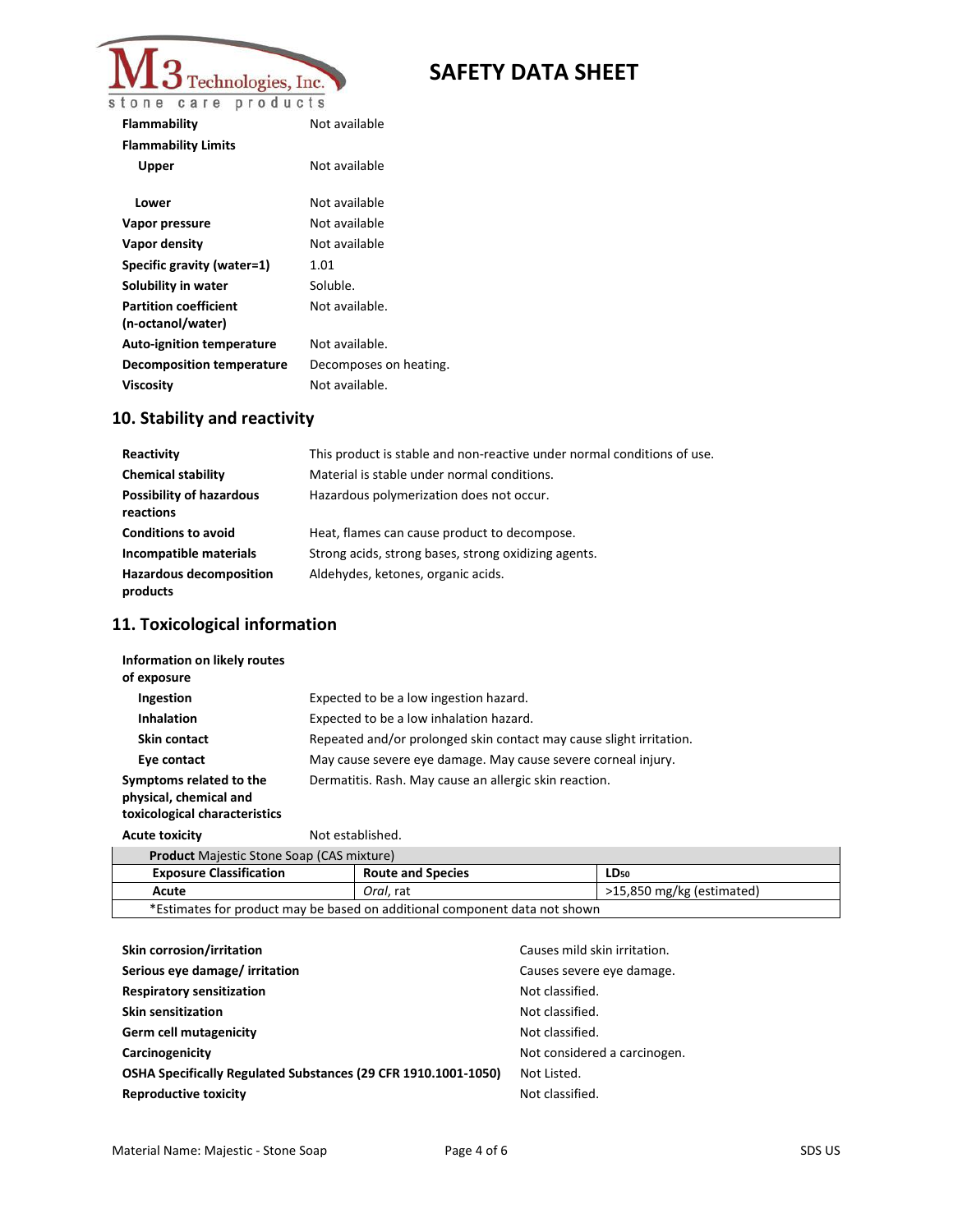

**Specific target organ toxicity – single exposure** Not classified. **Specific target organ toxicity – repeated exposure Not classified. Aspiration hazard Not considered an aspiration hazard.** Not considered an aspiration hazard.

### **12. Ecological information**

| <b>Ecotoxicity</b>                                                         |                                             |                                         |
|----------------------------------------------------------------------------|---------------------------------------------|-----------------------------------------|
| <b>Product</b> Majestic Stone Soap (CAS mixture)                           |                                             |                                         |
| <b>Aquatic Receptor</b>                                                    | <b>Species</b>                              | <b>Test Thresholds</b>                  |
| Crustacea                                                                  | Daphnia (water flea)                        | $EC_{50}$ (48-hr): 190 mg/L (estimated) |
| Fish                                                                       | <b>Fathead Minnow</b> (Pimephales promelas) | $LC_{50}$ (96-hr): 77 mg/L (estimated)  |
| *Estimates for product may be based on additional component data not shown |                                             |                                         |

| <b>Persistence and</b><br>degradability | Nonylphenyl ethoxylate: not considered readily biodegradable, but doesn't mean this<br>material isn't biodegradable under certain environmental conditions.                                                                             |
|-----------------------------------------|-----------------------------------------------------------------------------------------------------------------------------------------------------------------------------------------------------------------------------------------|
| <b>Bioaccumulative potential</b>        | No data available. Components are highly water-soluble and not expected to accumulate in<br>dynamic biological systems                                                                                                                  |
| Mobility in soil                        | Not available. Chemicals of these classes are highly water soluble and will partition weakly<br>to particles in low-clay soil matrices. They are expected to exhibit moderate to high<br>mobility in saturated and semi-saturated soils |
| Other adverse effects                   | Not available.                                                                                                                                                                                                                          |

#### **13. Disposal considerations**

| <b>Disposal instructions</b>          | Collect and reclaim or dispose in sealed containers at licensed waste disposal site. Dispose<br>of contents/container in accordance with local/regional/national/international regulations.<br>Do not release to the environment.                                                                                                                            |
|---------------------------------------|--------------------------------------------------------------------------------------------------------------------------------------------------------------------------------------------------------------------------------------------------------------------------------------------------------------------------------------------------------------|
| Local disposal regulations            | Dispose in accordance with all applicable regulations. As packaged, this product is not<br>believed to meet criteria defining RCRA hazardous wastes when disposed. (40 CFR Part<br>261, Subpart C). Before selecting disposal method, ensure that the waste materials have<br>been properly assessed and, as necessary, tested to confirm regulatory status. |
| Waste from residues/unused<br>product | Dispose of in accordance with local regulations. Empty containers or liners may retain some<br>product residues. This material and its container must be disposed of in a safe manner.<br>(see: Disposal instructions).                                                                                                                                      |
| <b>Contaminated packaging</b>         | Empty containers should be taken to an approved waste handling site for recycling or<br>disposal. Since emptied containers may contain product residue, follow label warnings<br>even after container is emptied.                                                                                                                                            |

#### **14. Transport information**

**USDOT** Not regulated as dangerous goods.

#### **15. Regulatory information**

**US federal regulations** 

**SARA 302 Extremely hazardous substance** Not listed. **SARA 304 Emergency release notification** Not listed. **SARA 311/312 Hazard Categories** Immediate Hazard - Yes Delayed Hazard – No